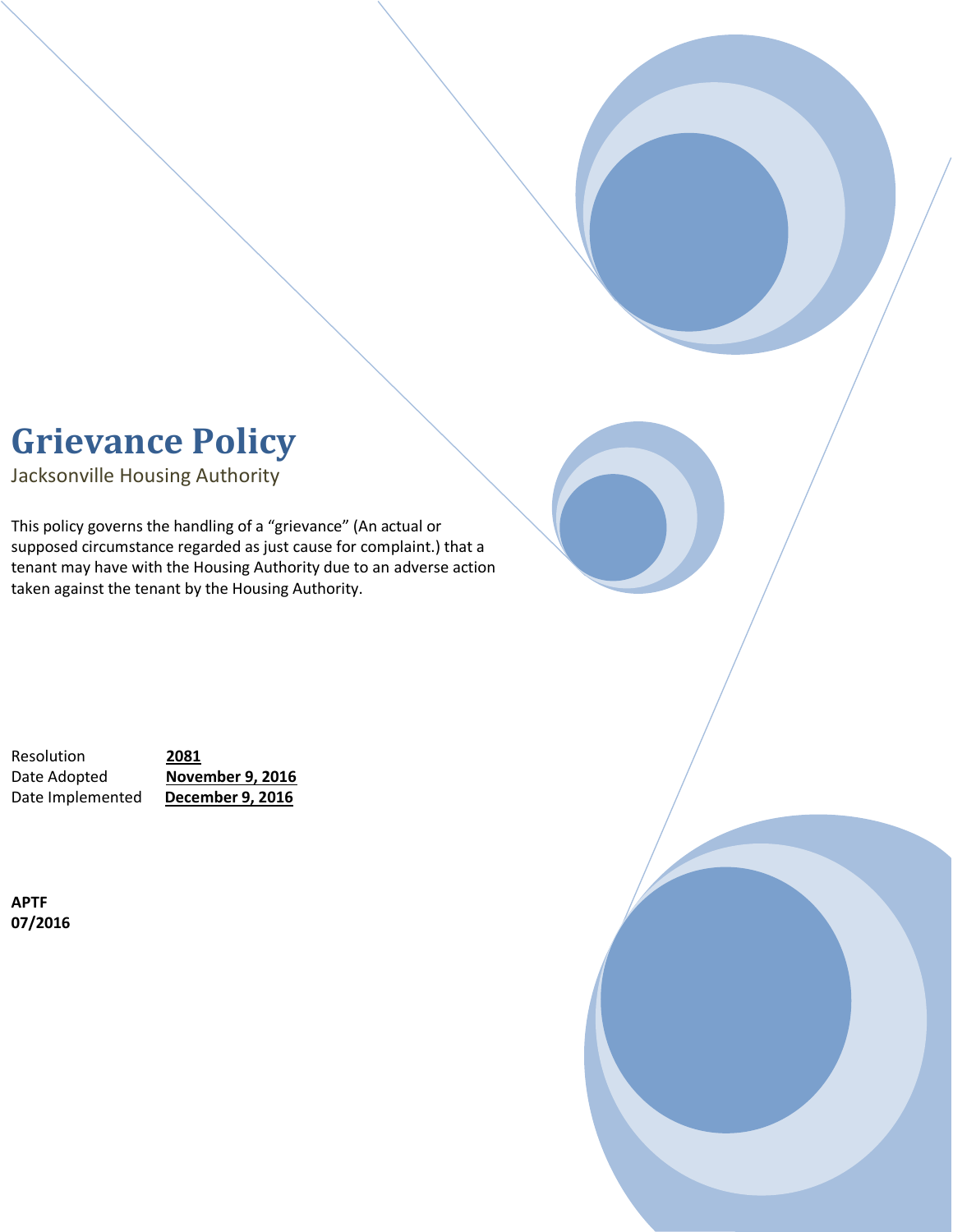## **JACKSONVILLE HOUSING AUTHORITY**

### **GRIEVANCE PROCEDURE**

#### **I. RIGHT TO A HEARING**

Upon the filing of a written request as provided in these procedures, a Tenant shall be entitled to a hearing before a hearing officer.

#### **II. DEFINITIONS**

For the purpose of this Grievance Procedure, the following definitions are applicable:

- (A) "Grievance" shall mean any dispute which a Tenant may have with respect to Landlord action or failure to act in accordance with the individual Tenant's lease or Landlord regulations which adversely affect the individual Tenant's rights, duties, welfare, or status. Grievance does not include any dispute a Tenant may have with Landlord concerning a termination of tenancy or eviction that involves any activity that may threaten the health, safety, or right to peaceful enjoyment of the Landlord's public housing premises by other Tenants or employees of the Landlord, or any criminal activity or drug-related criminal activity on or off such premises.
- (B) "Complainant" shall mean any Tenant whose grievance is presented to the Landlord or at the project management office in accordance with Section III and Section IV.
- (C) "Elements of due process" shall mean an eviction action or a termination of tenancy in a State or local court in which the following procedural safeguards are required:
	- (1) Adequate notice to the Tenant of the grounds for terminating the tenancy and for eviction;
	- (2) Right of the Tenant to be represented by counsel;
	- (3) Opportunity for the Tenant to refute the evidence presented by the Landlord including the right to confront and cross-examine witnesses and to present any affirmative legal or equitable defense which the Tenant may have;
	- (4) A decision on the merits.
- (D) "Hearing officer" shall mean a person selected in accordance with Section IV of these procedures to hear grievances and render a decision with respect thereto.
- (E) *Tenant* shall mean the adult person (or persons) (other than a live-in aide):
	- (1) Who resides in the premises, and who executed the lease with the Landlord as lessee of the premises, or, if no such person now resides in the premises,
	- (2) Who resides in the premises, and who is the remaining head of household of the Tenant family residing in the premises.
- (F) *Resident organization* includes a resident management corporation.
- (G) **Promptly** (as used in Section III, and IV. (D) Shall mean within five business days from the date of mailing of the adverse action or grievable complaint.

#### **III. PROCEDURES PRIOR TO A HEARING**

*Informal settlement of grievance:* Any grievance shall be promptly and personally presented, either orally or in writing, to the Landlord office or to the office of the project in which the Tenant resides so that the grievance may be discussed informally and settled without a hearing. A summary of such discussion shall be prepared within a reasonable time and one copy shall be given to the Tenant and one retained in the Landlord's Tenant file. The summary shall specify the names of the participants, dates of meeting, the nature of the proposed disposition of the complaint and the specific reasons therefor, and shall specify the procedures by which a hearing under these procedures may be obtained if the Tenant is not satisfied. **The purpose of this informal settlement of grievance is to allow the Tenant and management to informally discuss an issue without the need for third parties, including witnesses or representatives, to be involved. At any time that a third party, including a witness or representative becomes or should become involved in the process, the informal settlement conference may, in the sole discretion of the housing authority, become a "hearing" and the procedures found in Section IV hereof shall apply. The housing authority shall notify the Tenant of the date, time and location that the hearing will take place.**

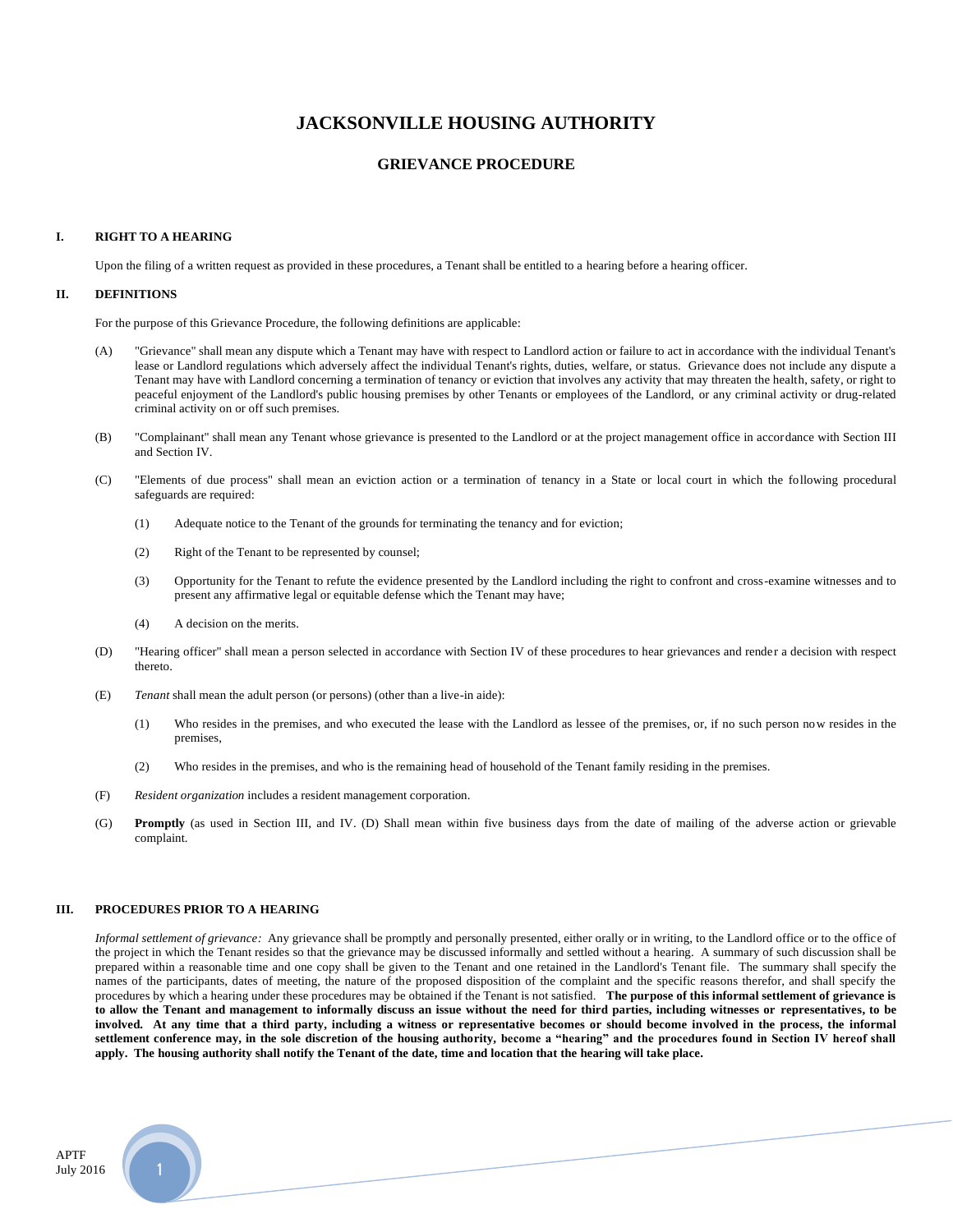#### **IV. PROCEDURES TO OBTAIN A HEARING**

- (A) *Request for hearing:* In the event that the Tenant is not satisfied with the informal settlement of grievance provided for in Section III, the Tenant shall submit a written request for a hearing to the Landlord or the project office within five (5) business days from date of mailing of the summary of discussion pursuant to Section III. The written request shall specify:
	- (1) The reasons for the grievance; and
	- (2) The action or relief sought.
- (B) *Selection of Hearing Officer:* A grievance hearing shall be conducted by an impartial person appointed by the Landlord other than a person who made or approved the Landlord action under review or a subordinate of such person.

The Landlord shall annually submit a list of prospective hearing officers. This list shall be provided to any existing resident organization for such organization's comments or recommendations. The Landlord shall consider any comments or recommendations by the resident organization submitted in a reasonable time.

From this list, a hearing officer shall be selected.

- (C) *Failure to request a hearing:* If the Tenant does not request a hearing in accordance with this Section, then the Landlord's disposition of the grievance under Section III shall become final: *Provided,* That failure to request a hearing shall not constitute a waiver by the Tenant of the right thereafter to contest the Landlord's action in disposing of the complaint in an appropriate judicial proceeding.
- (D) *Hearing prerequisite:* All grievances shall be promptly presented in person, either orally or in writing pursuant to the informal procedure prescribed in Section III as a condition precedent to a hearing under this section: *Provided,* That if the Tenant shall show good cause why there was failure to proceed in accordance with Section III to the hearing officer, the provisions of this Subsection may be waived by the hearing officer.
- (E) *Escrow deposit:* Before a hearing is scheduled in any grievance involving the amount of rent as defined in the lease which the Landlord claims is due, the Tenant shall pay to the Landlord an amount equal to the amount of the rent due and payable as of the first of the month preceding the month in which the act or failure to act took place. The Tenant shall thereafter deposit monthly the same amount of the monthly rent in an escrow account held by the Landlord until the complaint is resolved by decision of the hearing officer. Amounts deposited into the escrow shall not be considered as acceptance of money for rent during the period in which the grievance is pending. These requirements may be waived by the Landlord in extenuating circumstances. Unless so waived, the failure to make such payments shall result in a termination of the grievance procedure: *Provided,* That failure to make payment shall not constitute a waiver of any right the Tenant may have to contest the Landlord's disposition of his grievance in any appropriate judicial proceeding. Provided, however, that if a public housing family requests a hearing under this policy, to review the HA's determination denying or limiting the family's claim to a financial hardship exemption the family is not required to pay any escrow deposit in order to obtain a grievance hearing on such issues.
- (F) *Scheduling of hearings:* Upon the Tenant's compliance with this Section, or upon the housing authority notifying the tenant or his/her representative that a hearing will be held, a hearing shall be promptly scheduled by the hearing officer for a time and place reasonably convenient to both the Tenant and the Landlord. A written notification specifying the date, time, place, and the procedures governing the hearing shall be delivered to the Tenant and the appropriate Landlord official.

#### **V. PROCEDURES GOVERNING THE HEARING**

- (A) The Tenant shall be afforded a fair hearing, which shall include:
	- (1) The opportunity to examine before the grievance hearing any Landlord documents, including records and regulations that are directly relevant to the hearing. The Tenant shall be provided a copy of any such document at the Tenant's expense. If the Landlord does not make the document available for examination upon request by the Tenant, the Landlord may not rely on such document at the grievance hearing.
	- (2) The right to be represented by counsel or other person chosen as the Tenant's representative and to have such person make statements on the Tenant's behalf;
	- (3) The right to a private hearing unless the Tenant requests a public hearing;
	- (4) The right to present evidence and arguments in support of the Tenant's complaint, to controvert evidence relied on by the Landlord or project management, and to confront and cross-examine all witnesses upon whose testimony or information the Landlord or project management relies; and
	- (5) A decision based solely and exclusively upon the facts presented at the hearing.
- (B) Accommodation of persons with disabilities:
	- (1) The Landlord shall provide reasonable accommodation for persons with disabilities to participate in the hearing.

Reasonable accommodation may include qualified sign language interpreters, readers, accessible locations, or attendants.

(2) If the Tenant is visually impaired, any notice to the Tenant which is required by these procedures must be in an accessible format.